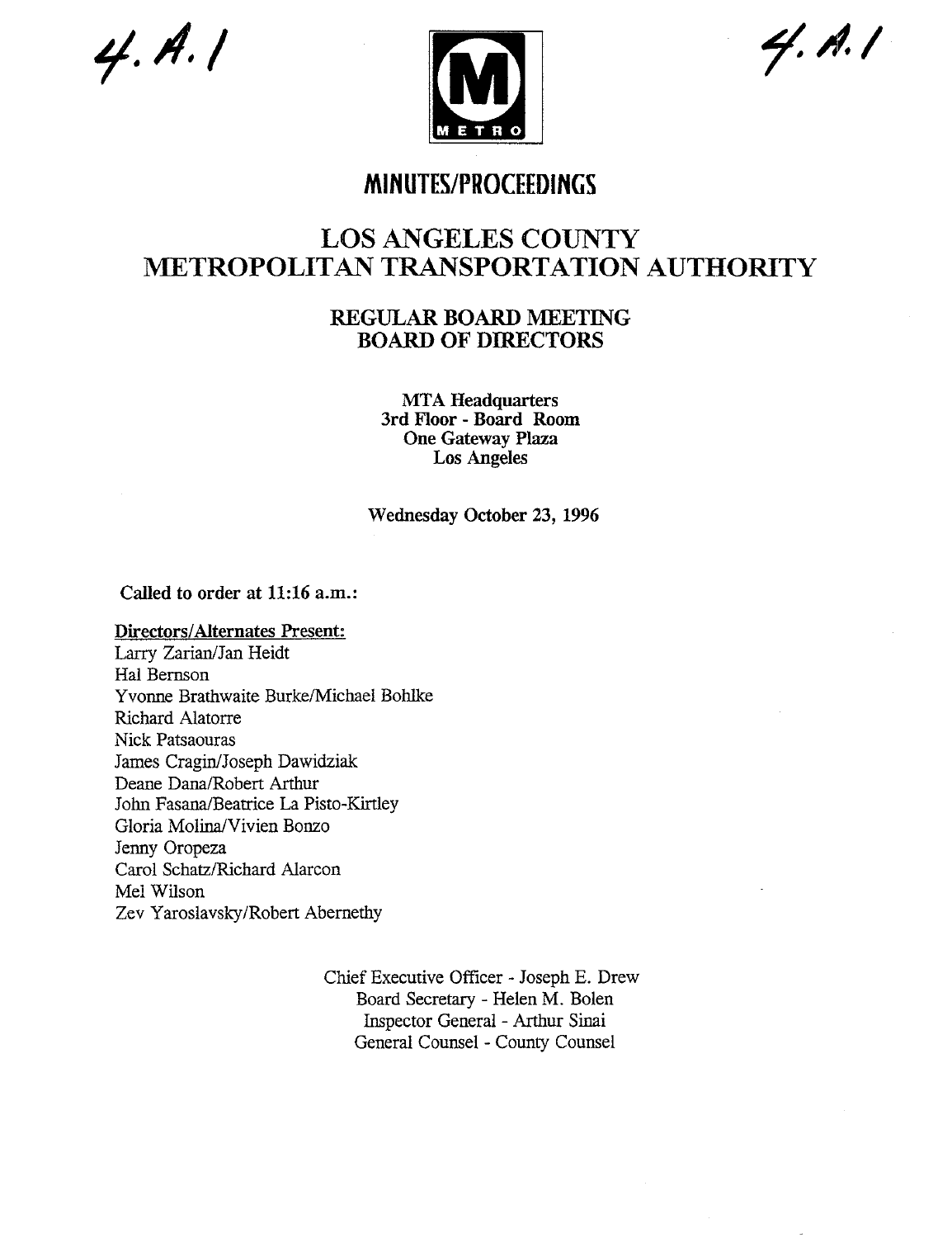## 1. CLOSED SESSION

- A. Conference with Real Property Negotiator(s) concerning Price and/or Terms of Payment G.C. 54956.8:
	- Metro Red Line Segment 3, East Side Extension  $1.$ Parcel EC-130 Yuen and Fanny Ng 1718 Pleasant Avenue Los Angeles

Approved Just Compensation in the amount of \$z9o,ooo.

2. Metro Red Line - Segment 3, East Side Extension Parcel ED-135 Johnnie Walls 127 North Bailey Street Los Angeles

Just Compensation - NO REPORT

3. Metro Red Line, Segment 3 Parcel B3-235 Farid Sapir, Vahid Sapir, and This Is Hollywood, Inc. Hollywood Boulevard between Highland and Orchard Avenues, Los Angeles

Litigation Settlement - Approved settlement in the amount of \$602,730.

- **B**. Conference with Labor Negotiator - G.C. 54957.6
	- o Agency Negotiator Sharyn Abernatha
	- o Employees organization Transit Police Officer's Association.

NO REPORT

C. Conference with Legal Counsel -Anticipated Litigation -G.C. 54956.9(b)

Significant exposure to litigation - one case

NO REPORT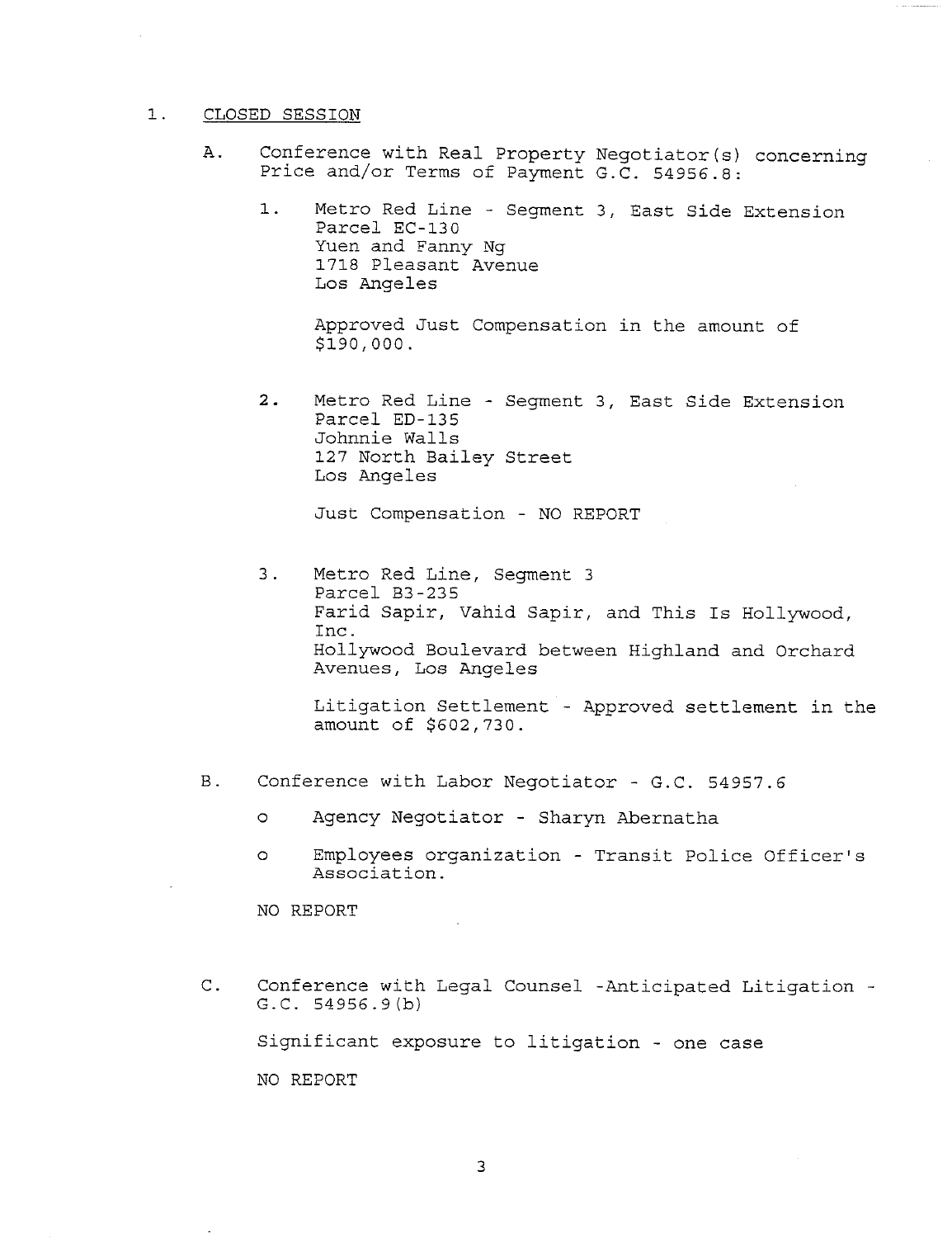- D. Conference with Legal Counsel Existing Litigation G.C. 54956.9(a)
	- $1.$ Labor/Community Strategy et al v. MTA - Case No. 94-5936 TJH
	- 2. Shumaker v. MTA LA BC 126729 Hollywood Blvd.

NO REPORT

- 2. Flag Salute
- 3. RECEIVED Public Comment
- 4. APPROVED:
	- A. Minutes of regular Board meeting held September 25, 1996;
	- B. Minutes of Citizen's Advisory Council Meeting held September 25, 1996.
	- C. Consent Calendar Items 16, 19-21, 23-34, 36-38, 43, 47 and 49 approved with 12 Directors present, Director Wilson was absent.
- 5. Chair's Remarks
	- A. RECEIVED status report on organizational assessment from Coopers & Lybrand.
- 6. CEO Report NO REPORT
- $7.$ Director Special Items

On motion by Director Patsaouras, seconded by Director Oropeza, the Board referred to Committee a review by staff of the New York MTA Workfare Plan and to provide recommendations on how a similar program might further the MTA's Zero Tolerance Program at a time of limited resources.

Approved with i0 Directors present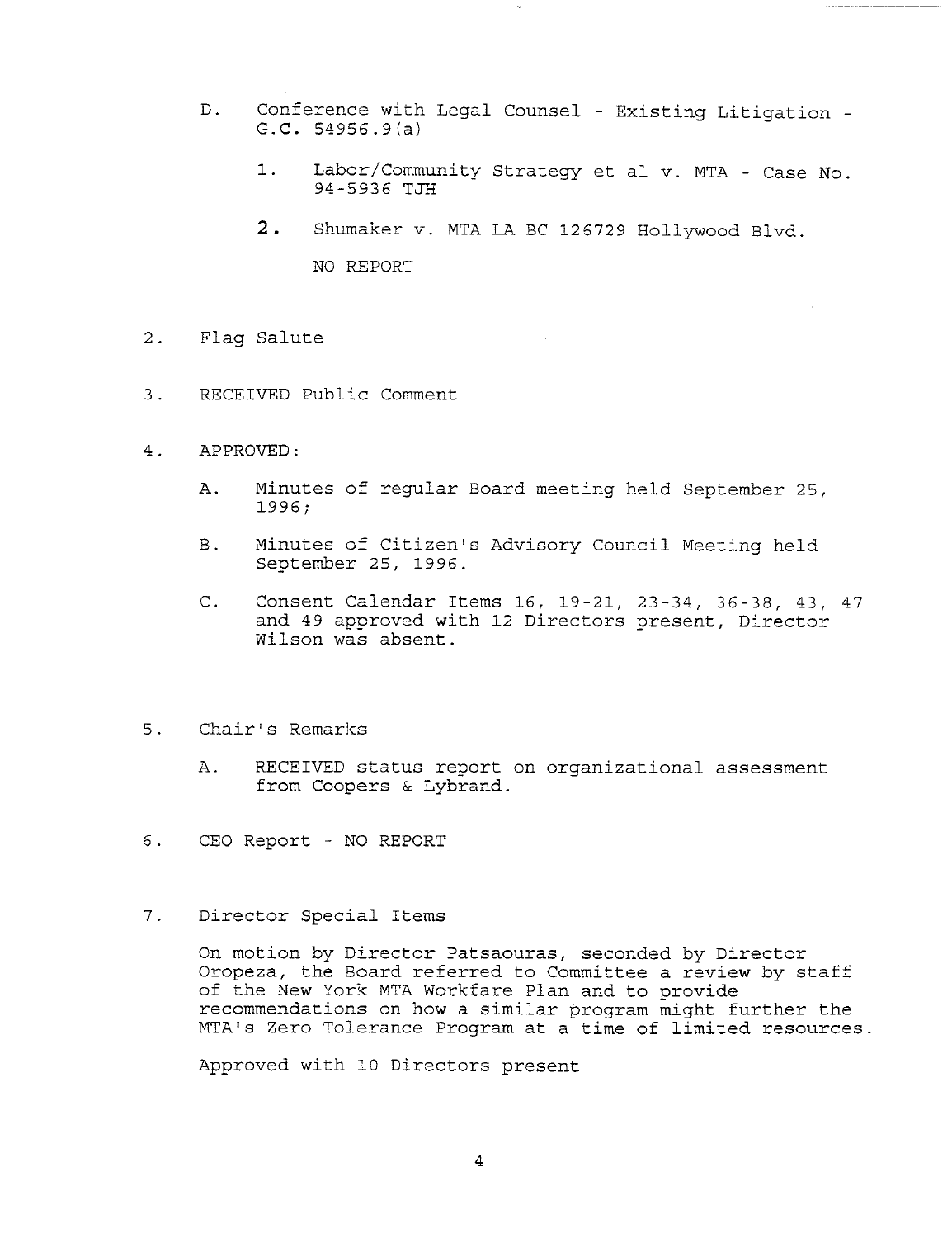#### PUBLIC HEARINGS

- 8. WITHDRAWN BY STAFF a Public Hearing and a Resolution of Necessity authorizing commencement of an eminent domain action to acquire property located at 1718 Pleasant Avenue in the City of Los Angeles, MTA Parcel No. ED-130, owned by Yuen and Fanny Ng and authorize counsel to petition the Superior Court for an order to enter upon the property to conduct environmental tests.
- 9. HELD a Public Hearing and ADOPTED a Resolution of Necessity authorizing commencement of an eminent domain action to acquire property, fixtures and equipment located at 3401 East First Street and 116 North Lorena Street in the City of Los Angeles, MTA Parcel EG-409 owned by Taylor Family Trust.

APPROVED on a Roll Call vote noted:

Ayes: Noes: Abstain: None Absent: Riordan, Wilso Patsaouras, Alatorre, Burke, Cragin, Dana, Fasana, Molina, Oropeza, Schatz, Yaroslavsky, Zarian None

Appearance of J. Martin and G. A. Kovacic.

I0. HELD a Public Hearing and ADOPTED Resolution of Necessity authorizing commencement of an eminent domain action to acquire subject property interest located at 339 N. Fickett Street in the City of Los Angeles, MTA Parcel EE-281 owned by Overseas Investments Group, Inc., a Nevada Corporation.

APPROVED with I0 Directors present Director Riordan indicated a Conflict of Interest.

Director Molina said she had not received a response to her questions concerning the owner(s) of this property and their purchases of other properties within rail construction. Director Molina said in the future she would not vote for an item when a response to her questions had not been received.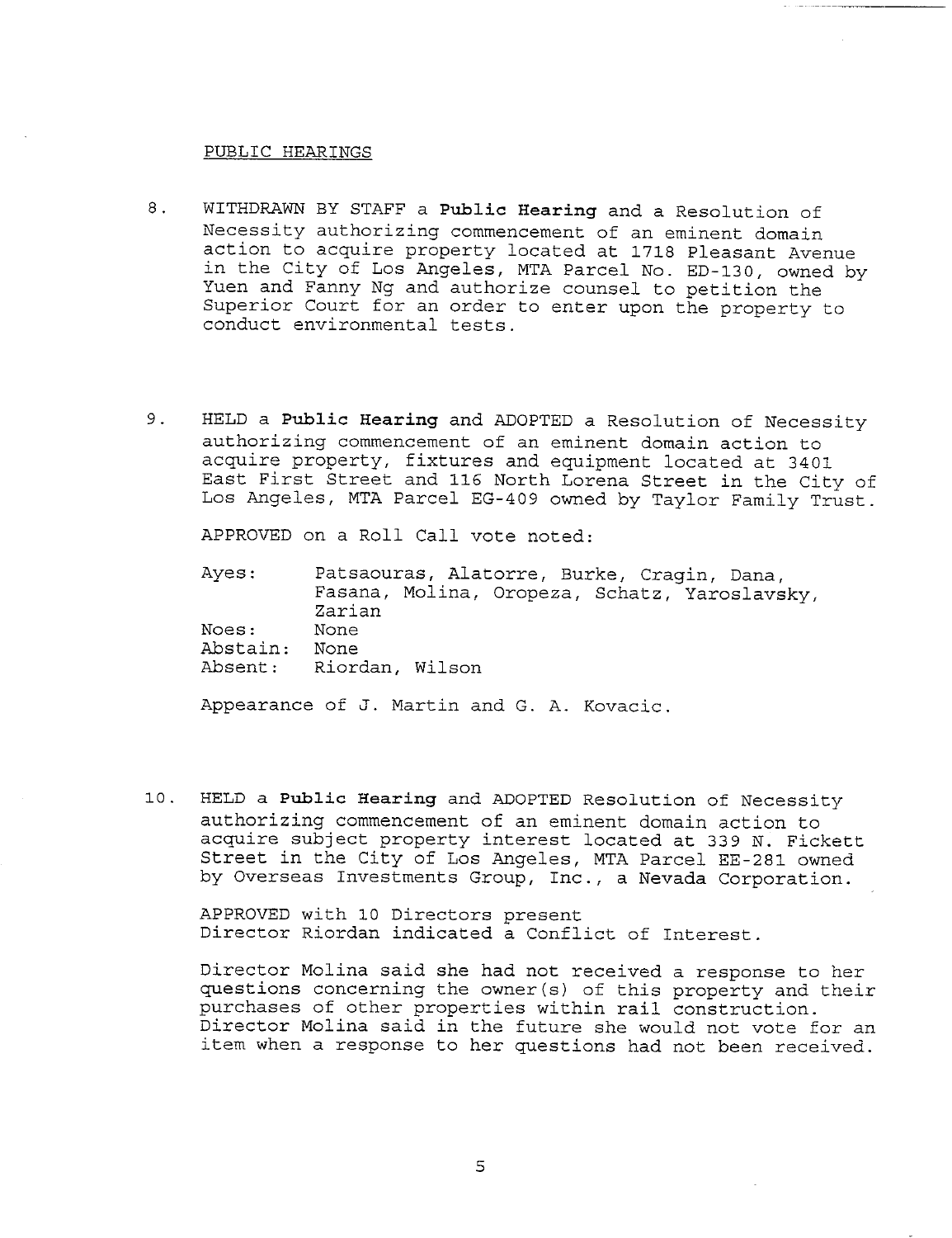11. HELD a Public Hearing and ADOPTED a Resolution of Necessity authorizing commencement of an eminent domain action to acquire property located at 114 and 118 Bodie Street in the City of Los Angeles, MTA Parcel ED-191 owned by Jose Jesus and Amalia Flores and Josefina Venegas.

APPROVED with i0 Directors present

- 12. CARRIED OVER Public **Hearing** and Resolution of Necessity authorizing commencement of an eminent domain action to acquire property located at 1817 East First Street in the City of Los Angeles, MTA Parcel ED-131 owned by Constantino and Alice Miguel, as trustees of the 1993 Miguel Family Trust.
- 13. HELD a Public **Hearing** and ADOPTED a Resolution of Necessity authorizing commencement of an eminent domain action to acquire property located at 130 Bodie Street in the City of Los Angeles, MTA Parcel ED-123 owned by Robert C. Contreras, Maria Contreras Romero and Anna Marie Flynn.

Approved with I0 Directors present

#### GENERAL

- 14. APPROVED AS AMENDED:
	- A. **restructuring of the Proposition A Series 1989-A bonds and Proposition C Series 1993-A bonds** through a negotiated underwriting process with Painewebber, as co-senior managing underwriters; and
	- **B**. procurement and negotiation of fees for all other required services.

Approved with 8 principal directors present

15. WITHDRAWN BY STAFF selection and negotiation of a contract with covering **Construction Management Services on the Metro Red Line Eastside Extension.**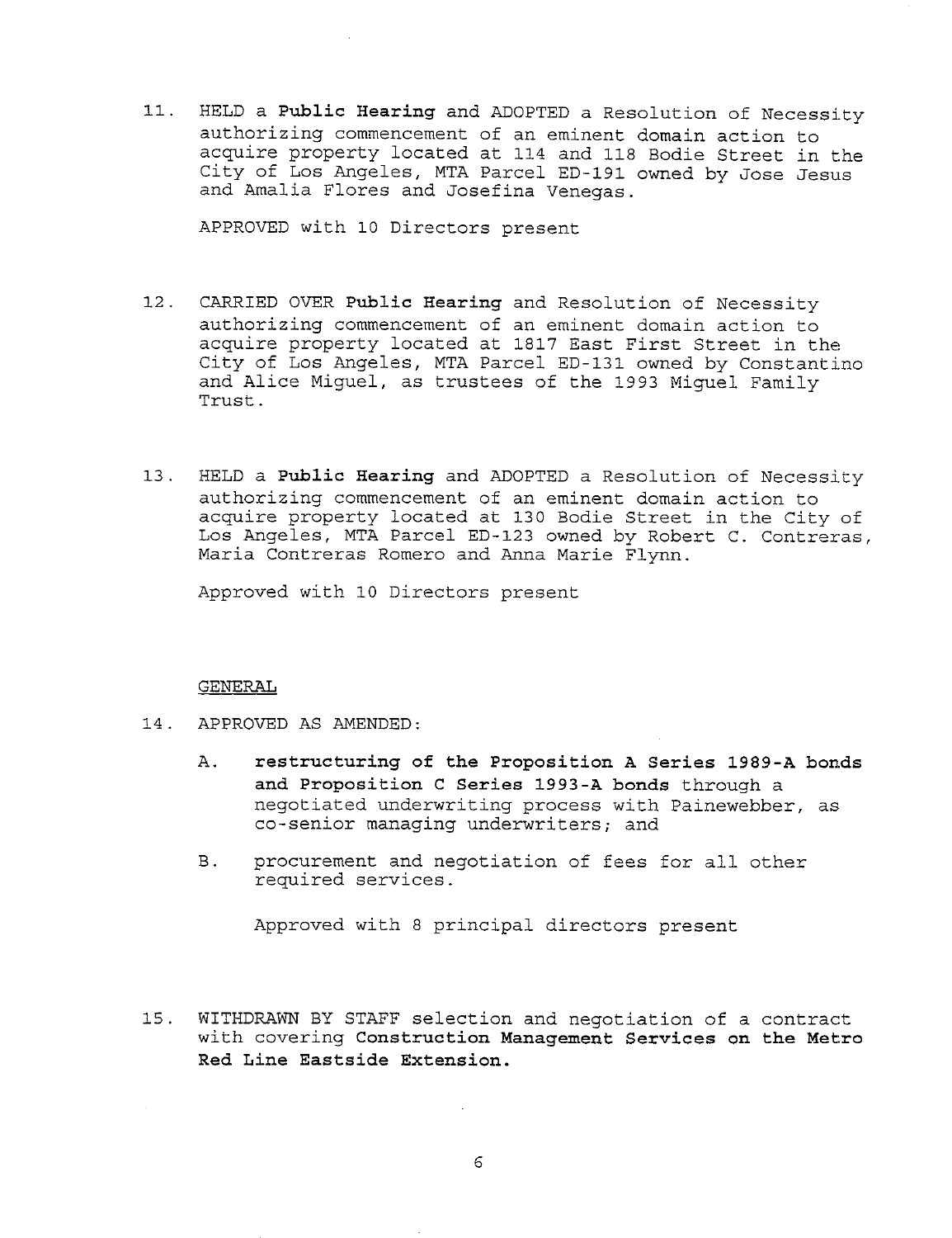## REAL ESTATE & ASSET DEVELOPMENT COMMITTEE

- 16. APPROVED on Consent Calendar sale of property located at 849 3<sup>rd</sup> Street, Norco, CA owned by MTA and Mr. And Mrs. John Rinard.
- 17. APPROVED THE FOLLOWING ACTIONS:
	- A. CARRYING OVER recommendations regarding the Chinatown Station Community issues; and
	- negotiations with the City of Los Angeles and **B.** Nuccio/Catellus, the property owners adjacent to the proposed Pasadena Blue Line Chinatown station, for the purpose of developing mutually beneficial structures, including a community plaza, a pedestrian connection to Broadway and a public parking structure.

Director Antonovich/Patsaouras indicated a Conflict of Interest.

18. CARRIED OVER a sublease agreement with Wells Fargo Bank, as sub-lessor, and Sol and Irene Hess, as Master Lessor, covering sub-lease of a cash counting facility.

#### FINANCE & BUDGET COMMITTEE

19. APPROVED on Consent Calendar a contract extension with bd Systems, Inc., Torrance, covering information systems services for a 90-days through January 31, 1997 at a cost of \$I.0 million for total revised contract of \$11,945,000.

Appearance of P. Nettleship.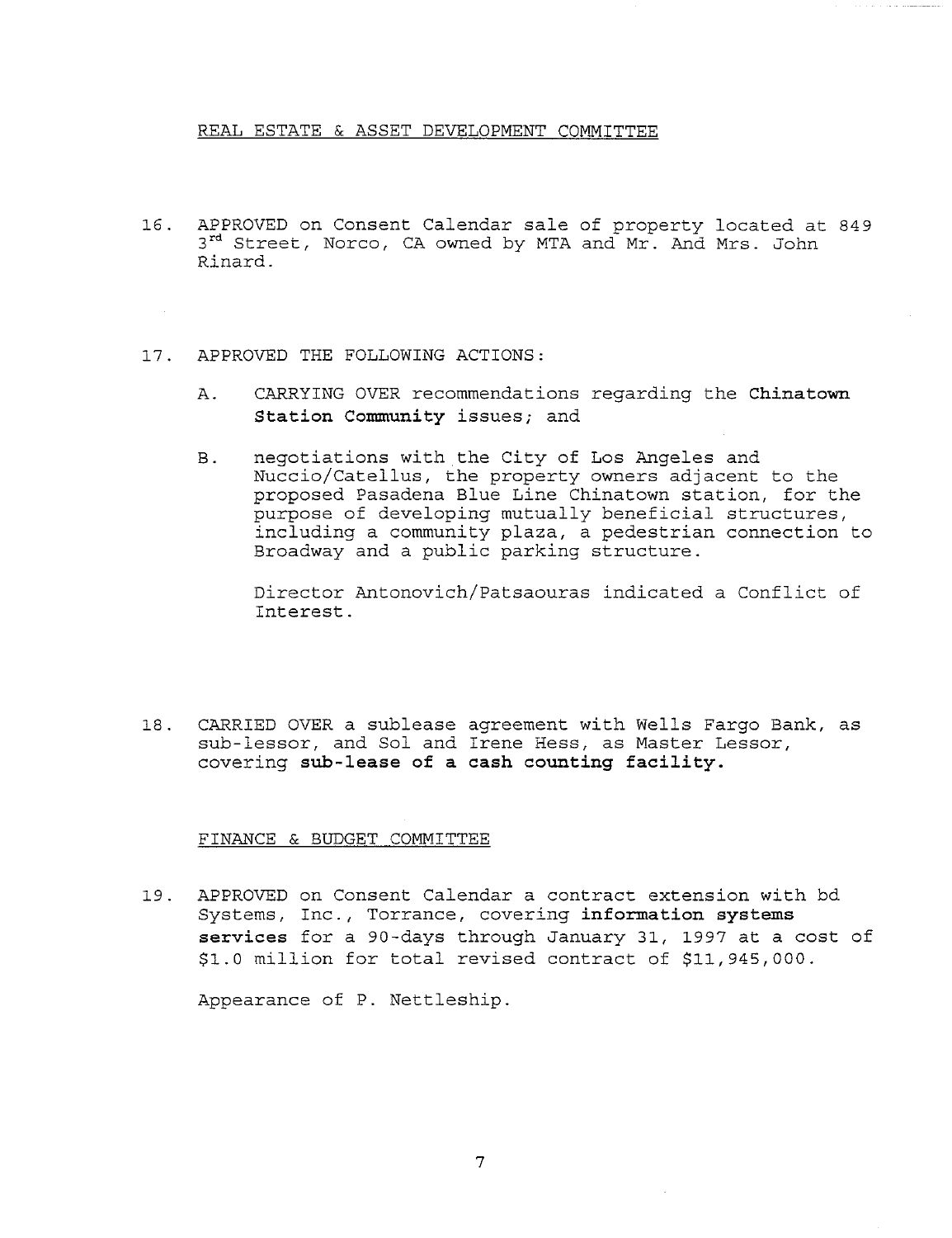- 20. ABPROVED on Consent Calendar:
	- A. ADOPTED a resolution approving:
		- entering into a U.S. Leveraged Lease to lease the  $1.$ 30 Breda heavy rail vehicles in service on Red Line Segment 1;
		- 2. formation of a Joint Powers Authority (JPA);
		- execution of any and all documents necessary to  $\overline{3}$ . the lease closing or reinvestment of funds from the lease, sublease and pre-payment deposits;
	- **B**. APPROVED selection of the lease financing team to execute the U.S. Leveraged Lease of:
		- $1.$ CIBC Wood Gundy, as Arranger; Bank of New York Leasing, as Investor and Equity Deposit Taker;
		- 2. Rabobank Nederland and its affiliates (New York: Branch), as Lending Bank and Loan Deposit Taker;
	- C. APPROVED selection of Orrick, Herrington & Sutcliffe as MTA's legal counsel for this lease;
	- D. APPROVED selection of any and all other required products and services concerning this lease.

Ten principal directors present

#### OPERATIONS COMMITTEE

21. APPROVED on Consent Calendar award of contract to Downey .Auto Center, Downey, the lowest responsive and responsible bidder under IFB No. CA-98-9927-A, covering procurement of 29 Black & White Police vehicles for a total bid price of \$762,45i.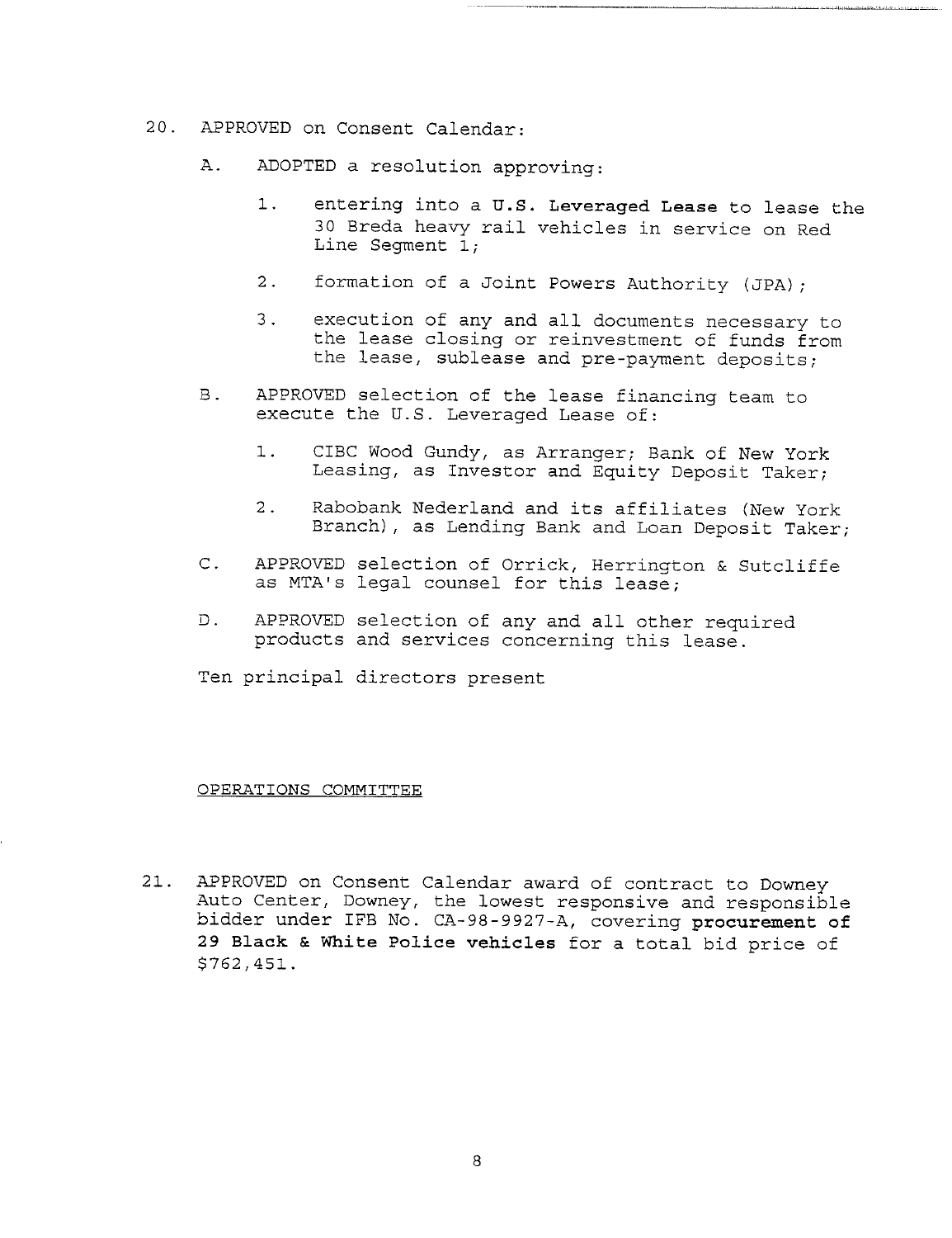# 22. APPROVED:

- A. award of a contract to Al's Towing covering service on **Metro Freeway Service Patrol** Beat 32 for a three-year period commencing February I, 1997, for a total contract not-to-exceed \$645,765; and
- B. rejection of all proposals for Beats 14 and 18 and authorize resolicitation with revised specifications; and
- C. contract amendments with the current contractors on Beats 14 and 18 during the resolicitation period:  $N \cap$   $\vdash$   $\Box$

|    | Beat Contractor  | NUL IU<br><b>Exceed</b> | Start<br>of Term |
|----|------------------|-------------------------|------------------|
| 14 | Dale's Toe       | \$211,680               | 11/7/96          |
| 18 | California Coach | \$262,445               | 10/25/96         |

Approved with i0 Directors voting; Director Easana voted "No,' and Director Antonovich/Patsaouras indicated a Conflict of Interest.

Appearance of D. Schmerin and J. Siccama, J & M Towing, protesting award of the contract for beat 14. They said they meet the requirements but if rebidding was necessary, it should not be for one year.

- 23. APPROVED on Consent Calendar use of competitive negotiations with qualified firms rather than a bidding process for the procurement of **Major Incident Response Portable Incident Command Packages** (PIC-PAC) and Status Display Boards authorized under PUC 20231.5.
- 24. APPROVED on Consent Calendar contract extension with The Ticket Eactory, covering printing of bus transfers through January 31, 1997 for an amount not-to-exceed \$350,000.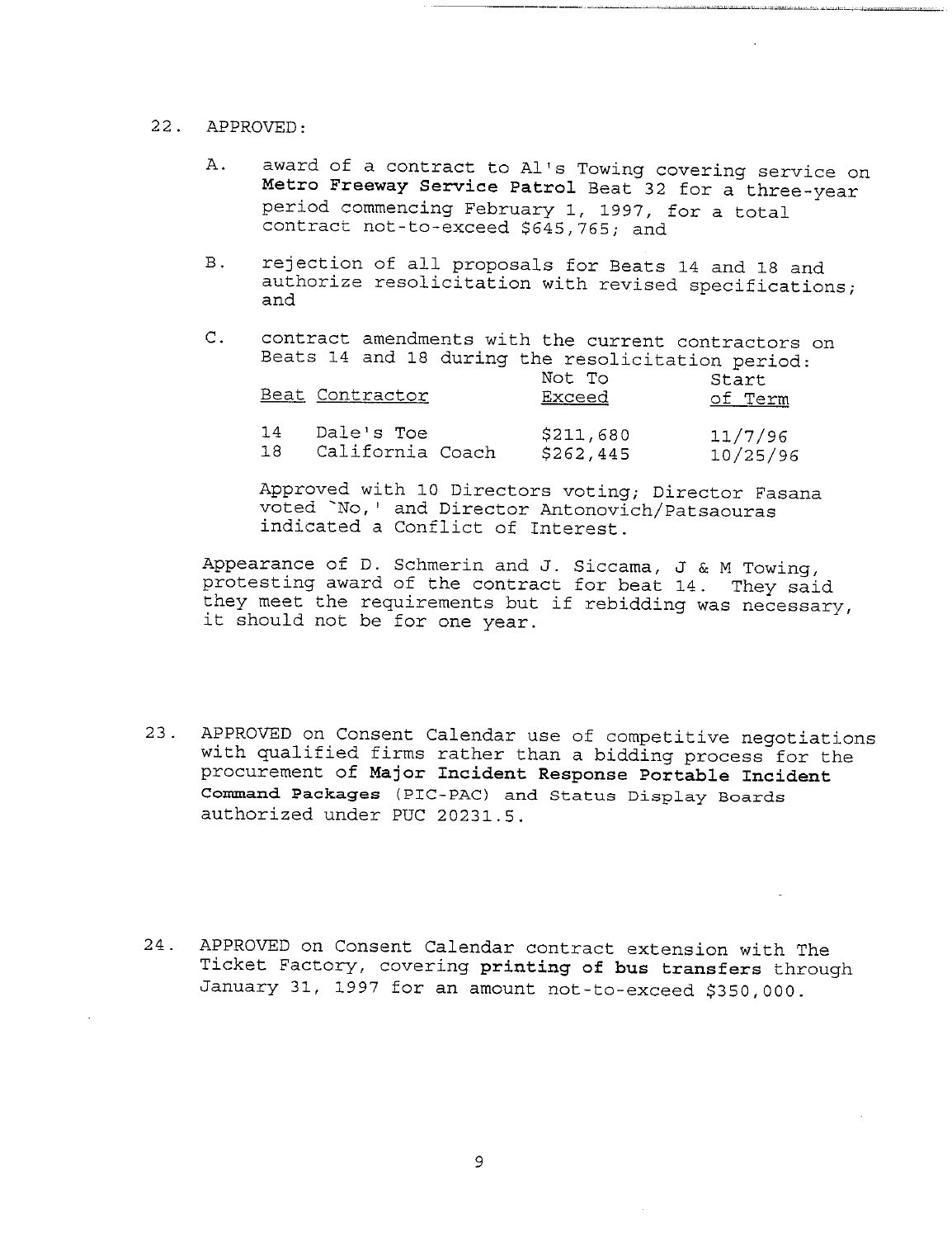## 25. APPROVED on Consent Calendar:

- a contract amendment to Contract No. 4846 with General Α. Railway Signal (GRS), Rochester, New York, covering the cost of a comprehensive negotiated settlement of all project related claims, provide for a spare parts package, make near term enhancements to the transit radio system functionality, complete open items under the current contract and provide additional GRS support of TRS during the warranty period at a cost of \$6,567,061, for a revised contract amount of \$23.6 million; and
- **B**. authorization for the CEO to award a contract to a consultant to conduct a study of the long term radio system requirements at a cost not-to-exceed \$500,000.
- 26. APPROVED on Consent Calendar exercising a second year option with Building Maintenance Specialists (BMS), Whittier, covering graffiti abatement services for the Metro Blue, Green and Red Line facilities for the period October i, 1996 through September 30, 1997 at a cost not-to-exceed \$225,000.
- 27. APPROVED on Consent Calendar contract amendment with ABM Engineering Services covering building engineering services at the Gateway facility for an additional four months for a cost not-to-exceed \$275,000.
- 28. APPROVED on Consent Calendar establishing a special Holiday Celebration Free Fare period as an annual event for bus and rail between the hours of 9:00 p.m. and 5:00 a.m. on the nights of December 24 and 31.

There were i0 principal Directors present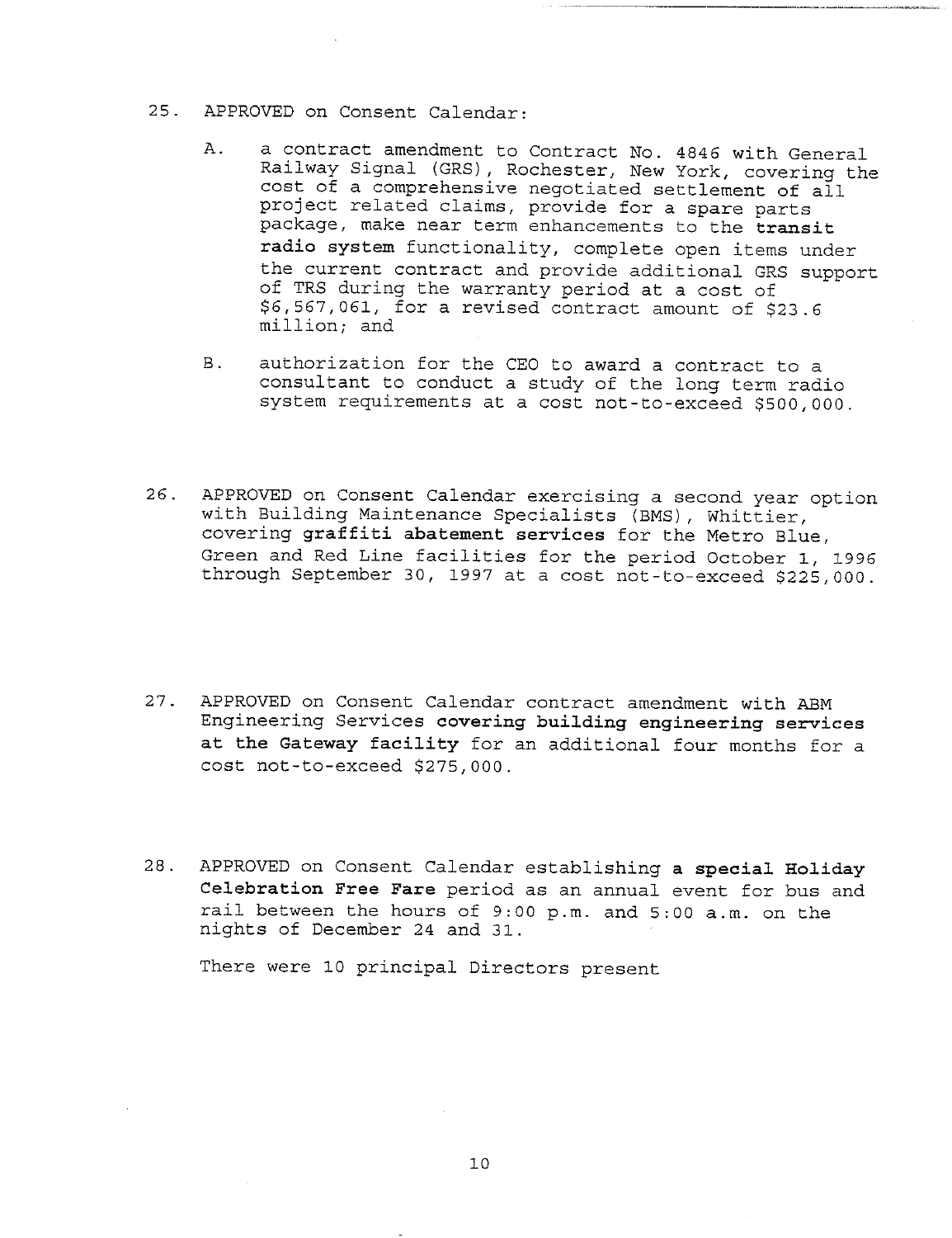- 29. APPROVED on Consent Calendar two-year mobility allowance demonstrations with:
	- A. Redondo/Hermosa WAVE, a General Public Dial-a-Ride, to operate Saturday, Sunday and Holiday service from 6 AM to 9 PM in the area of low productivity service west of the South Bay Galleria;
	- $B.$ City Nightline to operate a new flexible destination service seven days a week, midnight to 4:30 AM along Avalon Blvd. South of the Carson Galleria mall, south to San Pedro in an area of very low productivity service; and
	- Ryder/ATE Management & Service Co., Inc., pending  $\mathsf{C}$ . successful completion of negotiations, to initiate a new flexible destination and fixed route service combining resources of Line 220, which demonstrates very low productivity and the Metro Green Line Aviation Station feeder Line 625, currently operated by ATE/Ryder.
- 30. APPROVED on Consent Calendar award of contract to Asbury Environmental Services, Compton, the lowest responsive, responsible bidder under Bid No. 09-9612, covering procurement of coolant for a period of 27 months for a total bid price of \$386,294.

#### PLANNING & PROGRAMMING COMMITTEE

- 31. APPROVED on Consent Calendar entering into a **close-out** agreement with Commuter Transportation Services.
- 32. APPROVED on Consent Calendar:
	- A. setting a public hearing on Tuesday, November 12, 1996 at 2:00 p.m. covering annual local conformance determination under the LA County Congestion Management Program (CMP); and
	- B. appointment of a Hearing Officer.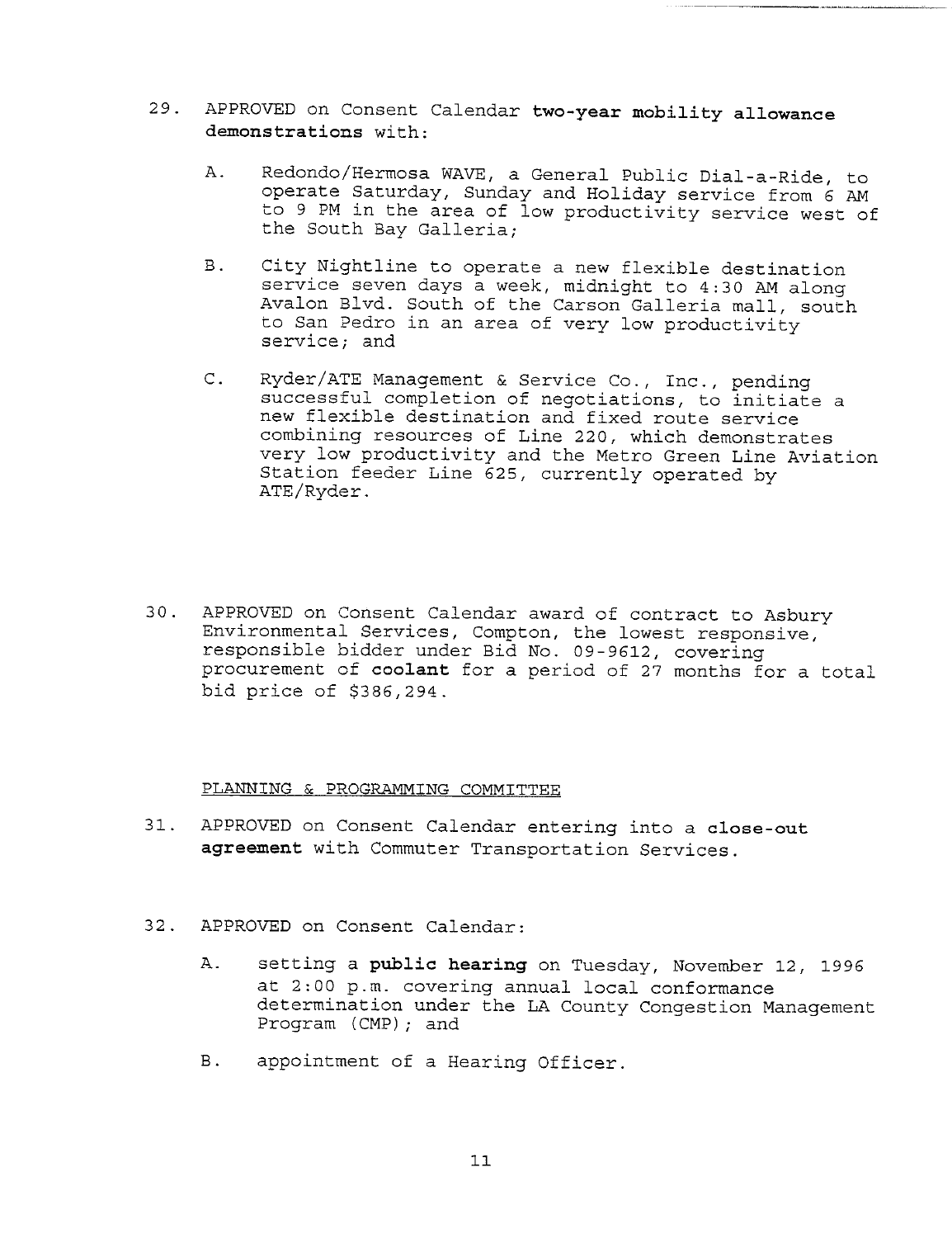- 33. APPROVED on Consent Calendar:
	- A. setting a public hearing on Wednesday, December 4, 1996 at i0:00 a.m. to receive input on the MTA's Americans with Disabilities Act (ADA) Complementary Paratransit Plan update; and
	- B. appointment of a Hearing Officer.

#### EXECUTIVE MANAGEMENT COMMITTEE

34. APPROVED on Consent Calendar implementation of a new organization structure and allow for a unified **retirement** plan for MTA non-represented (including **Teamsters and Transit Police Officers Association) employees** effective January i, 1997.

CONSTRUCTION COMMITTEE

- 35. APPROVED UNDER COMMITTEE AUTHORITY:
	- A. award of contract SP007 to High-Point Rendel covering **pre-construction** survey services for a total amount not-to-exceed \$2 million; and
	- B. a total Authorization for Expenditure of \$2 million.
- 36. APPROVED on Consent Calendar:
	- A. award Contract C0362 to S.J. Amoroso covering **construction of Maintenance-of-Way Facilities, Metro** Red Line Yard & Shop site in the amount of  $$4,443,000;$
	- B. approve Authorization for Expenditure (AFE) in the amount of \$4,887,300.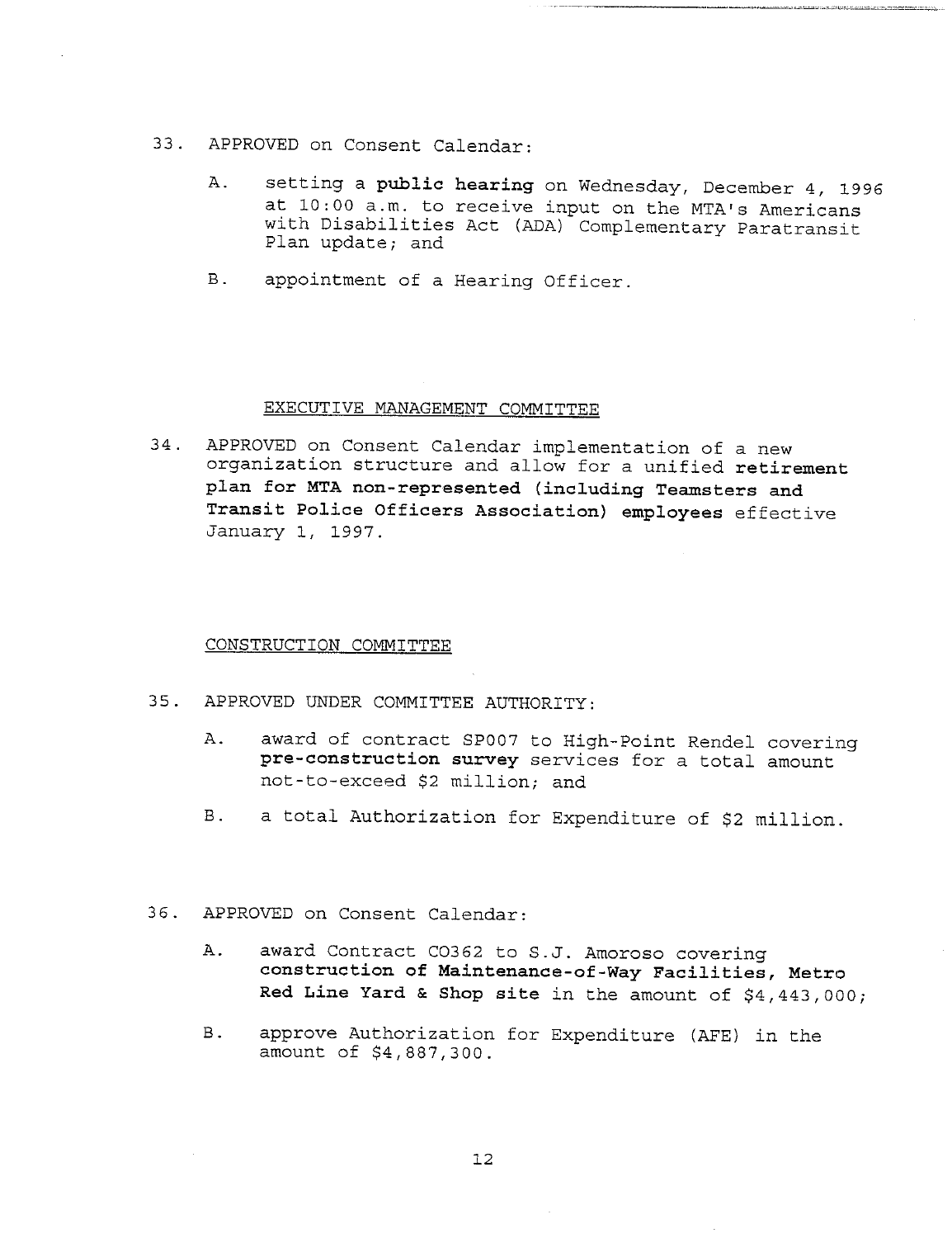37. APPROVED on Consent Calendar award fee under Contract FM014 with Fluor Daniel, Inc. covering Project Management Assistant services on the Metro Rail Projects for the period January through June, 1995 in the amount of \$125,265.

Director Riordan indicated a Conflict of Interest.

- 38. APPROVED on Consent Calendar:
	- Amendment No. 8 to Contract Work Order No. 28 with Α. Engineering Management Consultant covering the continuation of final design services for the Metro Red Line East Side Extension, from November i, 1996 to January 31, 1997, in the amount of \$6,300,000, increasing the total value of CWO No. 28 to \$36,246,858;
	- B. an increase to the Authorization for Expenditure in the amount of \$6,246,858 for a revised total AFE of \$45,324,680.

Director Antonovich/Patsaouras indicated a Conflict of Interest.

- 39. APPROVED UNDER COMMITTEE AUTHORITY, AS AMENDED:
	- Amendment No. 1 to Contract Work Order 45 to Contract A. E0070, Project 800095, with Engineering Management Consultant, covering environmental tasks for the Metro Red Line Segment 1 with no payment of money; and
	- **B**. an increase to the Authorization for Expenditure in the amount of \$163,745.

Director Antonovich/Patsaouras indicated a Conflict of Interest.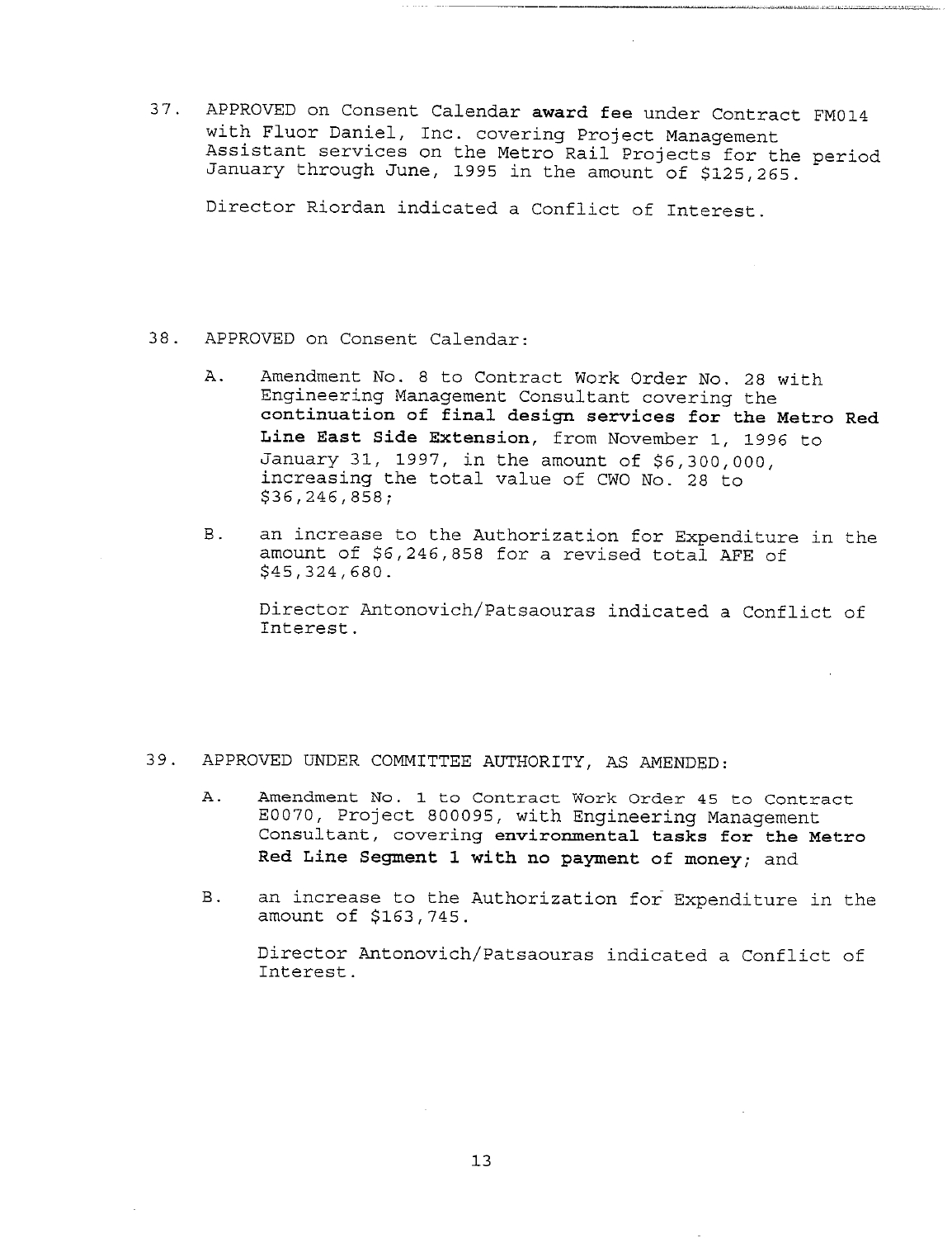# 40. APPROVED UNDER COMMITTEE AUTHORITY:

- A. Amendment 4 to Contract E001 with LTK covering rail vehicle design and procurement management services for Metro Green Line in the amount of \$201,508;
- $B.$ an increase to the Authorization for Expenditure in the amount of \$18,418; and
- C. extension of the period of performance from December I, 1995 to December 31, 1997, and ratification of the actions from December i, 1995 to date.
- 41. APPROVED UNDER COMMITTEE AUTHORITY, Change Order 413 for Contract B221 with Tutor/Saliba-Perini, Joint Venture, covering funding of the Safety Awareness Incentive Program at the Wilshire/Normandie Station, Metro Red Line, pursuant to a contractual requirement, in the amount of \$475,000, increasing the total contract value to \$93,750,262.
- 42. APPROVED UNDER COMMITTEE AUTHORITY, Change Order B281T-CO-8.00 for Contract B281T with Kajima/Ray Wilson, Joint Venture, covering increased demobilization cost of the terminated B251 contractor's equipment from the Barnsdall Yard site on the Metro Red Line, Hollywood/Vermont corridor for a not-to-exceed amount of \$820,000, increasing the total contract value to \$47,824,412.

Director Antonovich/Patsaouras indicated a Conflict of Interest.

43. APPROVED on Consent Calendar, Change Order CO100-CO-185 to Contract COl00 with Steve P. Rados, Inc. covering final resolution of all disputes, claims and pending litigation for guideway structures on the Metro Green Line in the amount of \$1,750,000.

Director Antonovich/Patsaouras indicated a Conflict of Interest.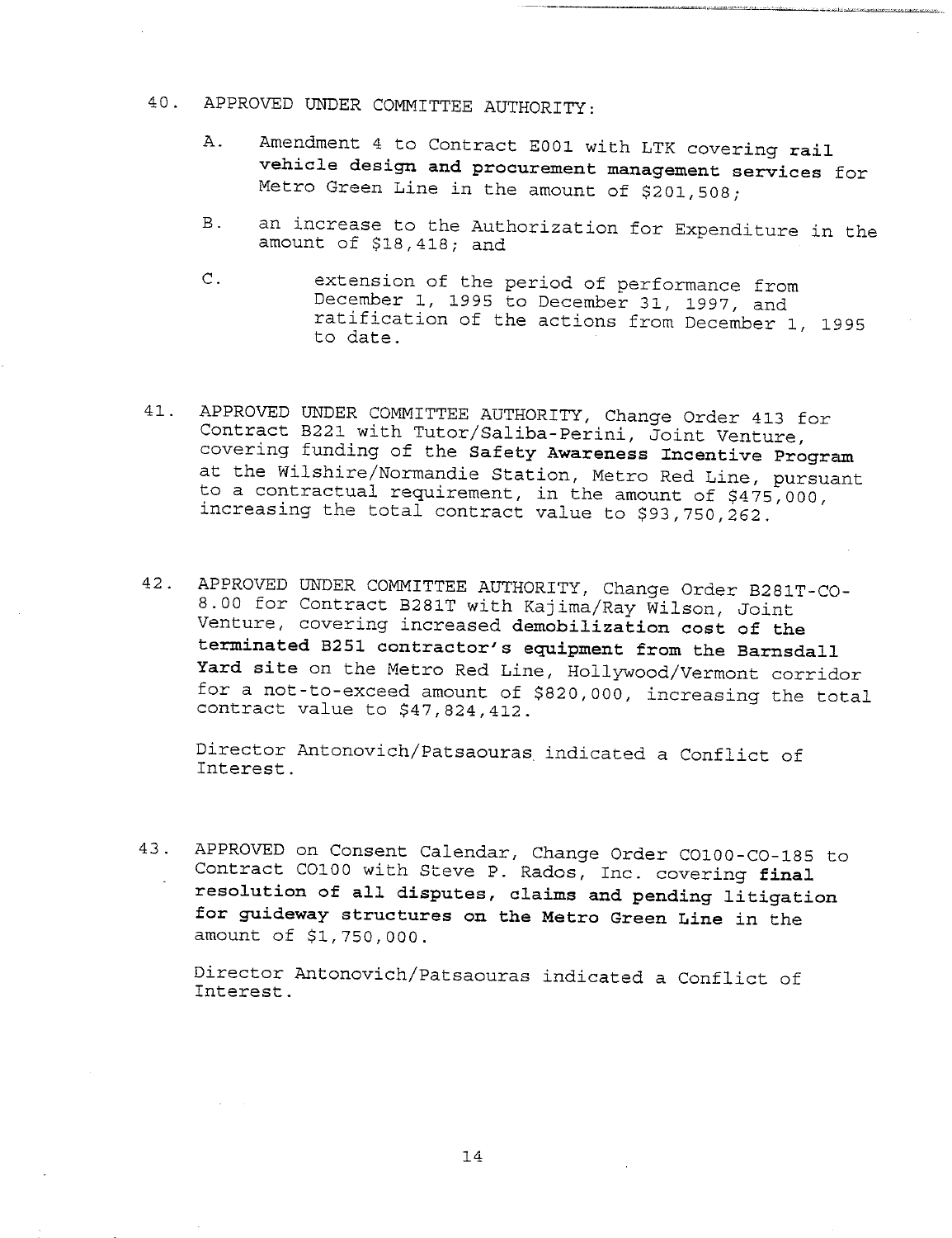44. CARRIED OVER a Cooperative Agreement between the City of Los Angeles and MTA to administer and operate a cleaning and graffiti abatement program for the Hollywood Construction Impact Program.

a iki wasal <u>habatan kata namao watu ya gaboto pi</u>o

45. CARRIED OVER a lease with Wells Fargo Bank and Equitable Life Insurance covering space at 707 Wilshire Boulevard, the top-ranked candidate location for the East Side Co-Located Project Office.

Director Riordan indicated a Conflict of Interest.

# 46. APPROVED:

- A. Amendment No. 10 for Contract Work Order 5 to Contract E0070 with Engineering Management Consultant covering program-wide support services for Metro Red Line in the amount of \$2,873,605;
- B. Authorization for Expenditure in the amount of \$2,983,890; and
- C. extending the period of performance from October 31, 1996 to June 30, 1997.

Director Antonovich/Patsaouras indicated a Conflict of interest.

# 47. APPROVED ON CONSENT CALENDAR:

- Α. WACN 92.0, 93.0 and 94.0 to Contract C0311 with Traylor Bros./Frontier Kemper, Joint Venture, for additional initial tunnel support on the tunnel line section to Universal City for an amount not-to-exceed \$2,500,000; and
- **B**. an increase to the Authorization for Expenditure in the amount of \$2,500,000 for a revised AFE of \$139,363,000.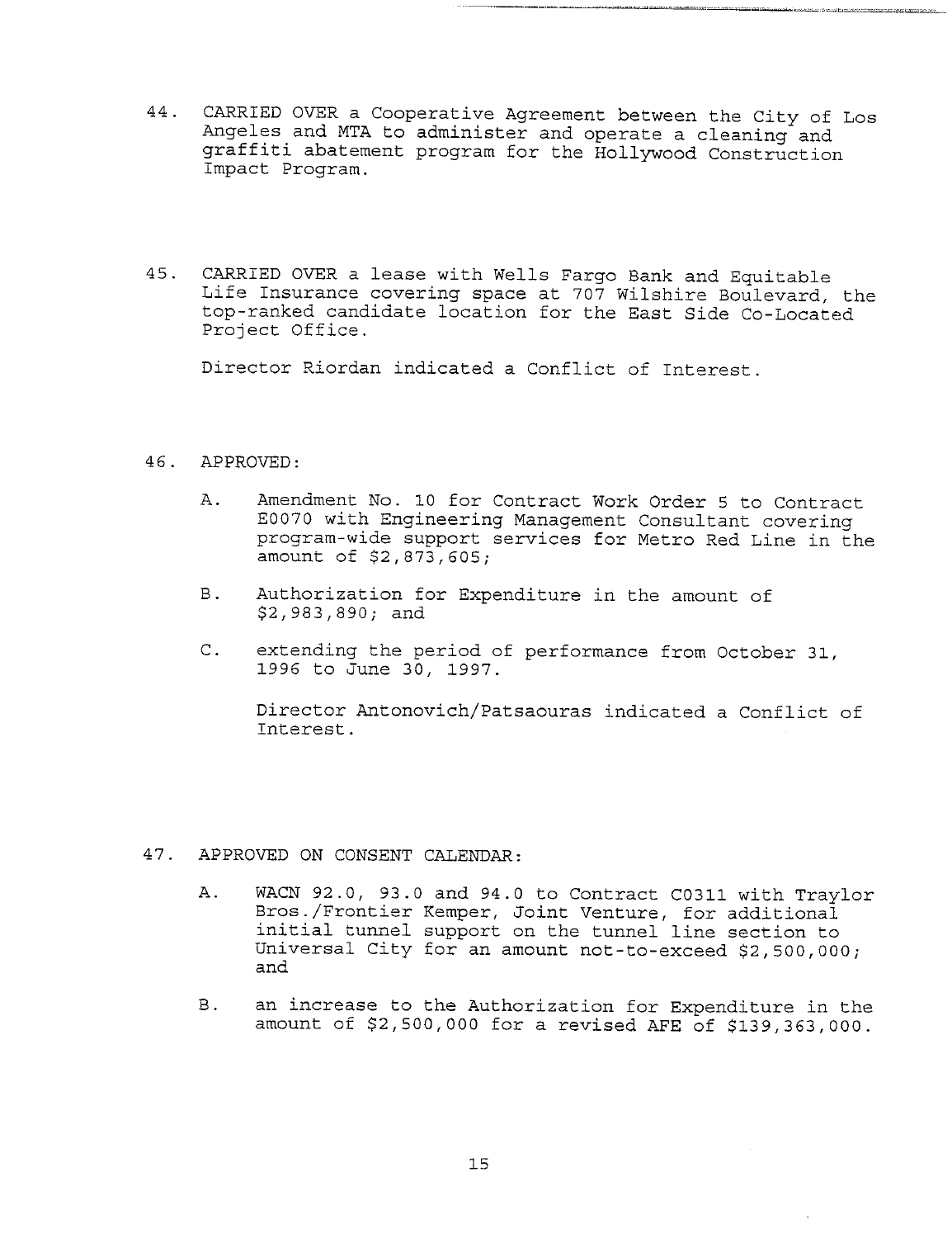48. APPROVED, AS AMENDED, an increase to the Authorization for Expenditure (AFE) for Contract B215 with Tutor-Saliba Corporation, to fund in-process merited change orders covering concrete quantity adjustment, time extensions and other miscellaneous changes for the Metro Red Line, Wilshire/Vermont Station, Stage II, deferring CN's 40.02, 80.00, 138.00 and 189.00 totaling \$377,481 resulting in a revised total AFE of \$32,940,699.

49. APPROVED ON CONSENT CALENDAR, an award fee to Jacobs Engineering Group, Mott MacDonald-Hatch & ACG Environment (JMA), Joint Venture, covering construction management services on the Metro Red Line, North Hollywood Corridor for the period March through June, 1996 in the amount of \$90,156.

Director Riordan indicated a Conflict of Interest.

- 50. WITHDRAWN BY STAFF resolution of outstanding community issues which conform with the Pasadena Blue Line budget of \$803.9 million.
- 51. Items not on the posted agenda NONE
- 52. CARRIED OVER an off-peak base fare of 75 cents on Line 40 between the hours of I0:00 a.m. and 2:00 p.m., weekdays only, effective Tuesday, October 29, 1996.

Requires vote of Principals Only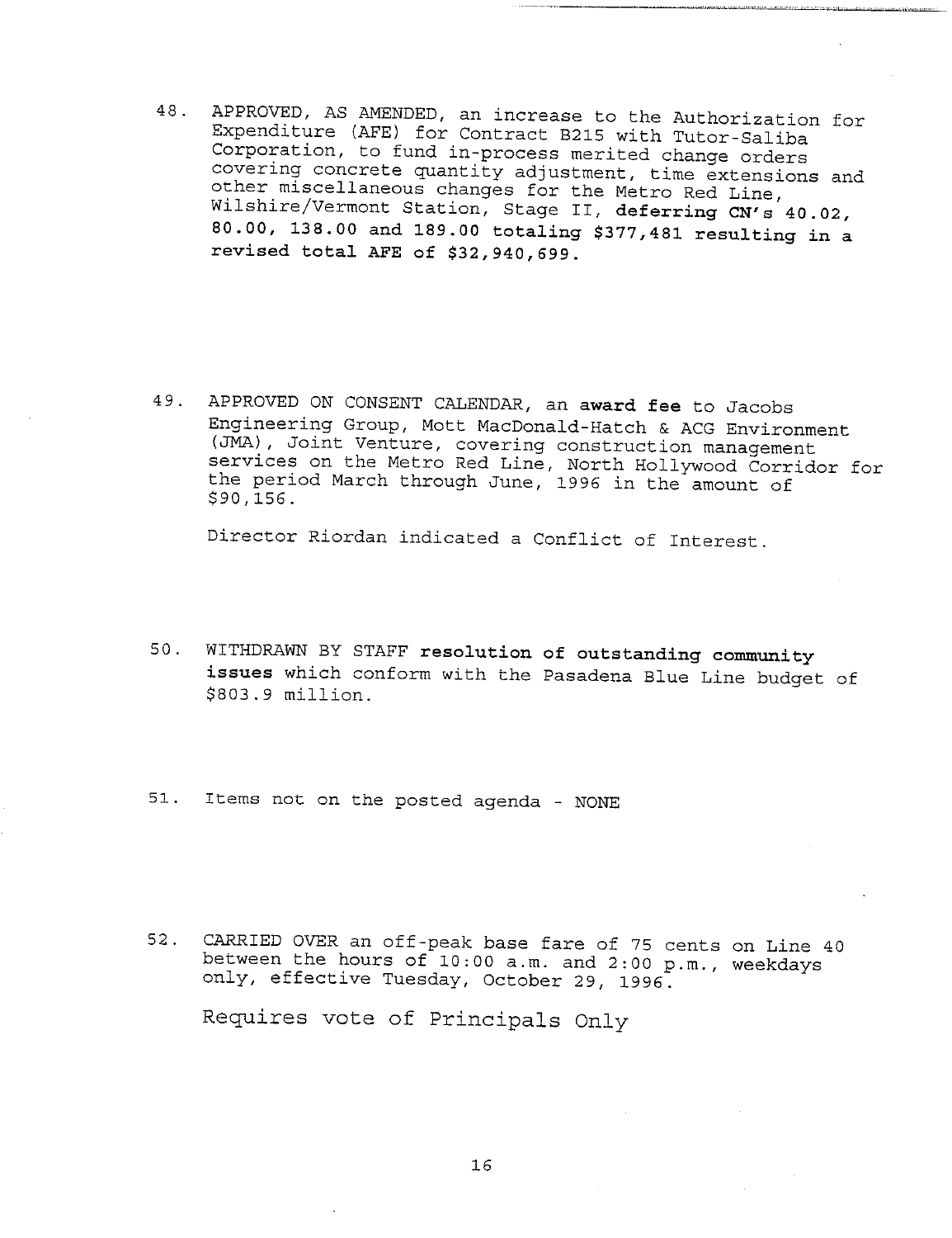# 53. APPROVED:

- A. the merger of the MTA Transit Police Department with the Los Angeles Police Department (LAPD) and the Los Angeles County Sheriff's Department (LASD) (Transit Policing Partnership);
- B. the MTA Transit Law Enforcement Transition Action Plan transferring appropriate MTA police and security personnel, assets and functions to the Transit Policing Partnership with the exception of the MTA's in-house security guards (Teamsters), with full implementation effective January 5, 1997;
- C. execution of a multi-year contract with the LAPD at a first year cost of \$12.7 million for the FY 97 transition year (1-5-97/6-30/97) and a total cost not to exceed \$125.3 million over five years for specified transit law enforcement and security services in support of the MTA's regional transportation programs;
- D. execution of a multi-year contract with the LASD for a first year cost of \$i0 million for the FY 97 transition year (1-5-97/6-30-97) and a total cost not to exceed \$99 million over five years for specified transit law enforcement and security services in support of the MTA's regional transportation programs;
- seeking an additional \$800,000 to \$1.2 million in Ε. funding from the federal Crime Bill and other sources over the next 18 months in order to provide approximately 12 additional sworn positions in FY 98 and 12 more in F¥ 99;
- $F<sub>1</sub>$ the MTA Transit Police Employee Equity Program at no up front cost to the MTA to provide transferring employees with commensurate benefits as a result of the merger;
- G. establishing a permanent MTA Law Enforcement and Security Committee to provide policy guidance and oversight for the MTA's Law Enforcement and Security Program and receive reports on a regular basis from the CEO;
- negotiation of a Dispute Resolution Process for Η. inclusion in the service contracts;
- I. recommending to the LAPD and LASD that separate Transit Policing Liability Trust Funds be established to receive and administer transit policing liability funds; and